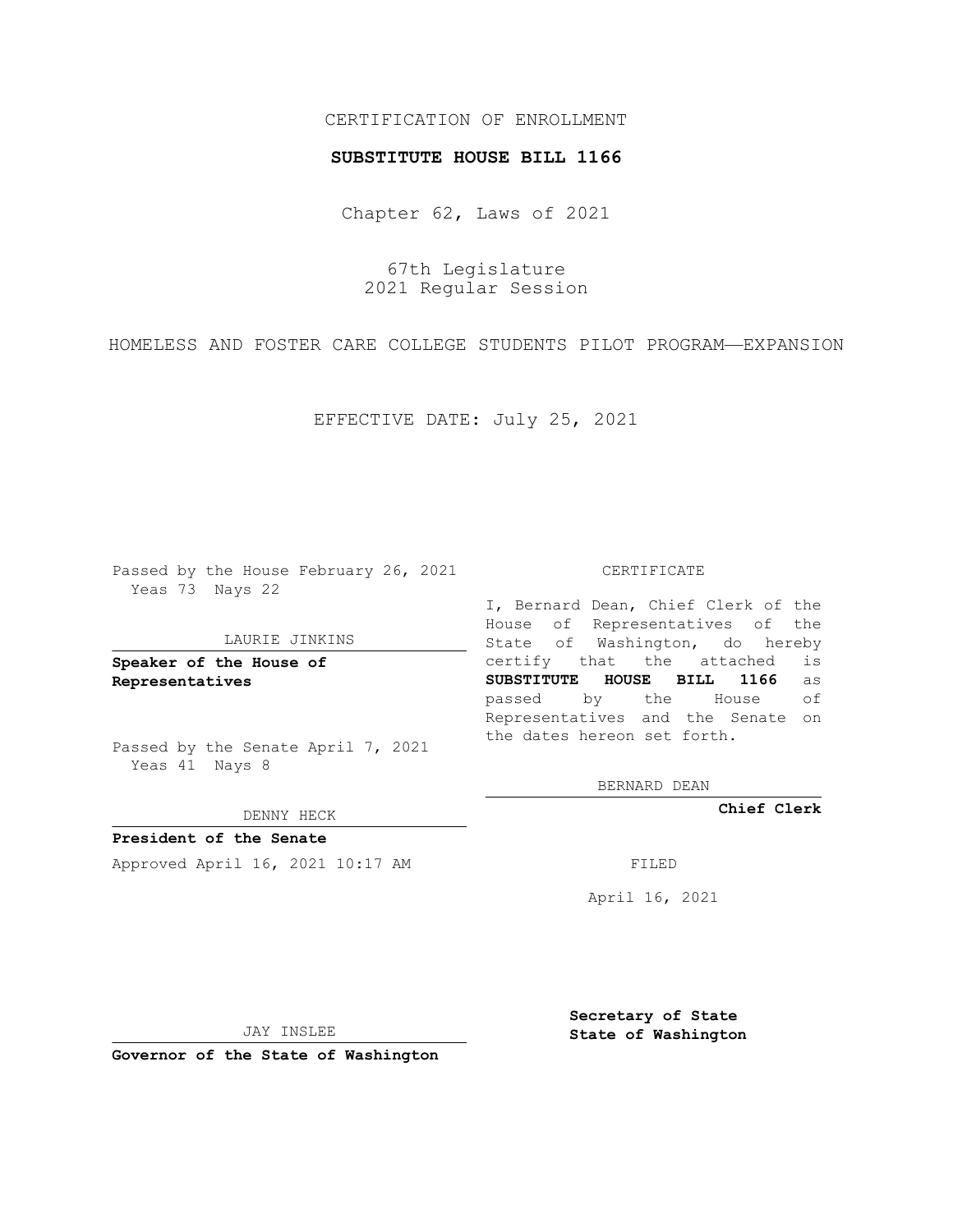## **SUBSTITUTE HOUSE BILL 1166**

Passed Legislature - 2021 Regular Session

# **State of Washington 67th Legislature 2021 Regular Session**

**By** House Appropriations (originally sponsored by Representatives Leavitt, Caldier, Sutherland, Chopp, Lekanoff, Davis, Shewmake, Pollet, Ramos, Callan, Rule, Gregerson, Bateman, Harris-Talley, and J. Johnson)

READ FIRST TIME 02/04/21.

1 AN ACT Relating to expanding access to the homeless and foster 2 care college students pilot program; amending RCW 28B.50.916 and 3 28B.77.850; and providing expiration dates.

4 BE IT ENACTED BY THE LEGISLATURE OF THE STATE OF WASHINGTON:

5 **Sec. 1.** RCW 28B.50.916 and 2019 c 330 s 1 are each amended to read as follows:6

7 (1) Subject to the availability of amounts appropriated for this 8 specific purpose, the college board shall select ((four)) eight 9 college districts, ((two on each side of the crest of the Cascade 10 mountain range,)) with no less than four located outside of the Puget 11 Sound region to participate in a pilot program to provide assistance 12 to students experiencing homelessness and to students who were in the 13 foster care system when they graduated high school. The college 14 districts chosen to participate in the pilot program must provide 15 certain accommodations to these students that may include, but are 16 not limited to, the following:

- 17 (a) Access to laundry facilities;
- 18 (b) Access to storage;
- 19 (c) Access to locker room and shower facilities;
- 20 (d) Reduced-price meals or meal plans, and access to food banks;
- 21 (e) Access to technology;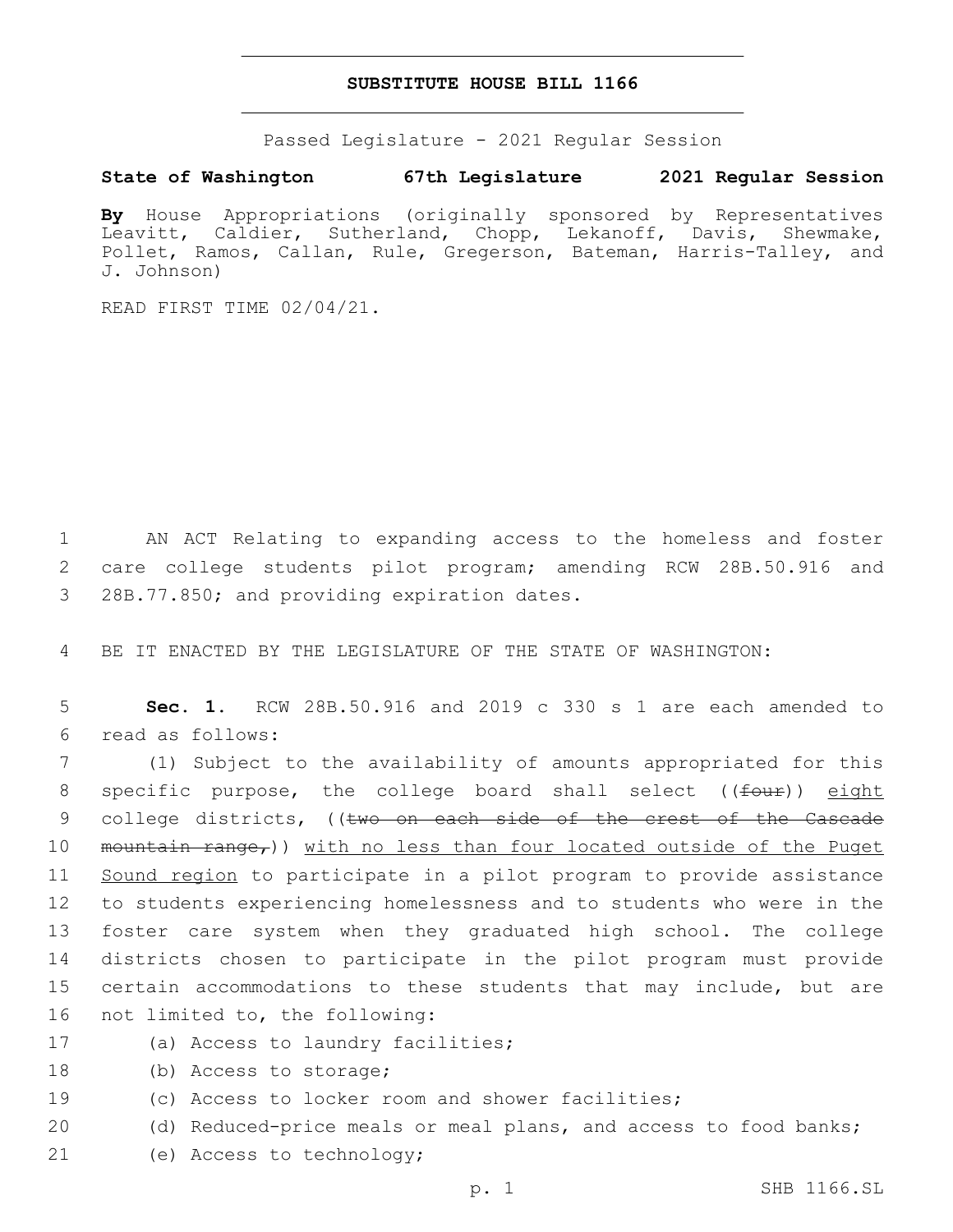(f) Access to short-term housing or housing assistance, 2 especially during seasonal breaks; and

(g) Case management services.3

 (2) The college districts may also establish plans to develop surplus property for affordable housing to accommodate the needs of students experiencing homelessness and students who were in the foster care system when they graduated high school.

 (3) The college districts participating in the pilot program shall leverage existing community resources by making available to students in the pilot program information that is available for individuals experiencing homelessness, including through not-for-12 profit organizations, the local housing authority, and the department 13 of commerce's office of homeless youth.

 (4) The college districts participating in the pilot program shall provide a joint report to the appropriate committees of the legislature by December 1, 2023, that includes at least the following 17 information:

 (a) The number of students experiencing homelessness or food insecurity, and the number of students who were in the foster care system when they graduated high school who were attending a community or technical college during the pilot program. The college board shall coordinate with all of the community and technical colleges to collect voluntary data on how many students experiencing homelessness or food insecurity are attending the community and technical 25 colleges;

(b) The number of students assisted by the pilot program;

 (c) Strategies for accommodating students experiencing homelessness or food insecurity, and former foster care students; and

 (d) Legislative recommendations for how students experiencing homelessness or food insecurity, and former foster care students 31 could be better served.

 (5) The college districts not selected to participate in the 33 pilot program are:

34 (a) Invited to participate voluntarily; and

 (b) Encouraged to submit the data required of the pilot program participants under subsection (4) of this section, regardless of 37 participation status.

38 (6) The pilot program expires July 1, ((2023)) 2024.

(7) This section expires January 1, ((2024)) 2025.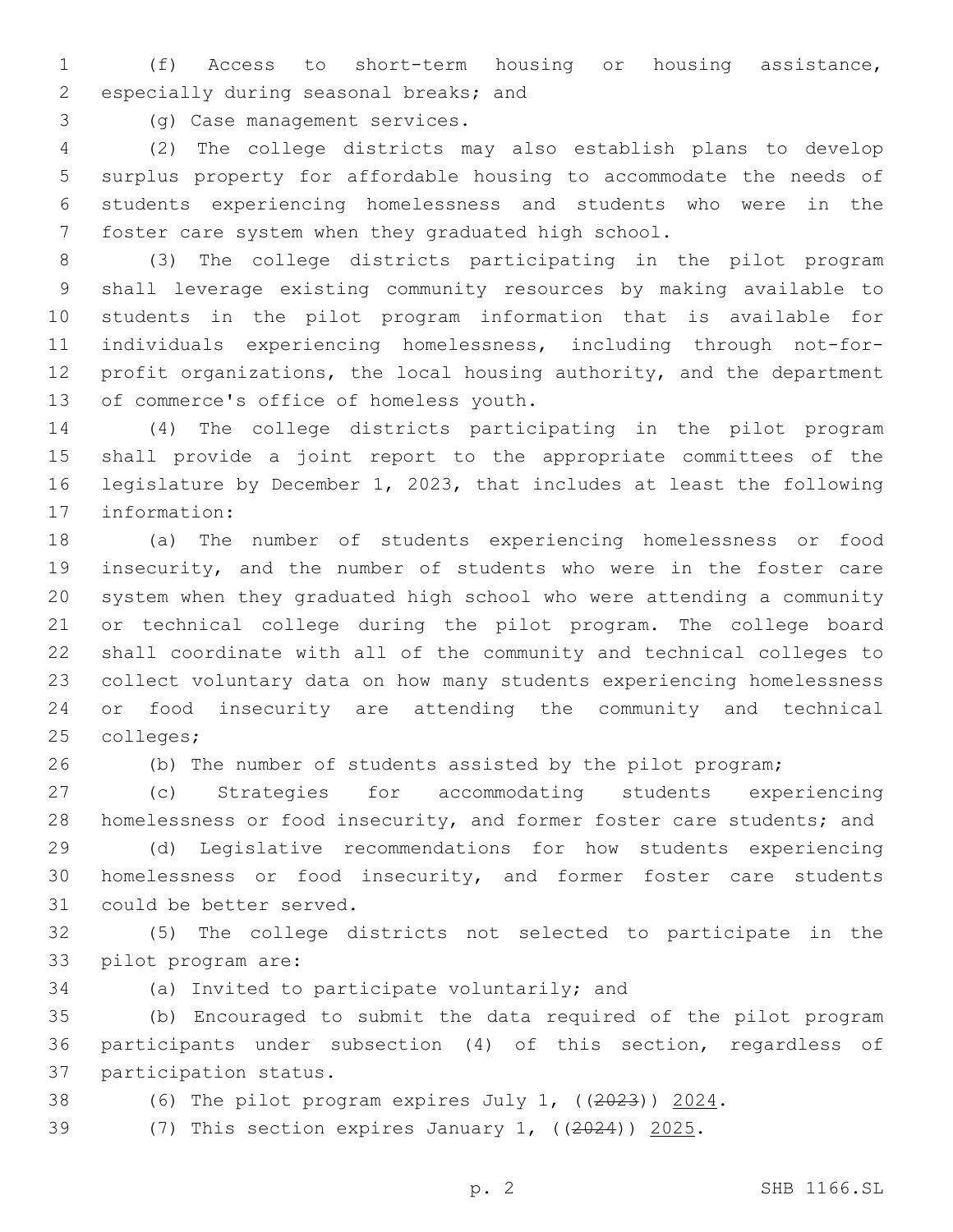**Sec. 2.** RCW 28B.77.850 and 2019 c 330 s 2 are each amended to 2 read as follows:

 (1) Subject to the availability of amounts appropriated for this 4 specific purpose, the council shall select ((twe)) four public four-5 year institutions of higher education, ((one)) two on each side of the crest of the Cascade mountain range, to participate in a pilot program to provide assistance to students experiencing homelessness and to students who were in the foster care system when they graduated high school. The four-year institutions of higher education chosen to participate in the pilot program must provide certain accommodations to these students that may include, but are not 12 limited to, the following:

13 (a) Access to laundry facilities;

14 (b) Access to storage;

(c) Access to locker room and shower facilities;

(d) Reduced-price meals or meal plans, and access to food banks;

17 (e) Access to technology;

 (f) Access to short-term housing or housing assistance, 19 especially during seasonal breaks; and

20 (g) Case management services.

 (2) The four-year institutions of higher education may also establish plans to develop surplus property for affordable housing to accommodate the needs of students experiencing homelessness and students who were in the foster care system when they graduated high 25 school.

 (3) The four-year institutions of higher education participating in the pilot program shall leverage existing community resources by making available to students in the pilot program information that is available for individuals experiencing homelessness, including through not-for-profit organizations, the local housing authority, and the department of commerce's office of homeless youth.

 (4) The four-year institutions of higher education participating in the pilot program shall provide a joint report to the appropriate committees of the legislature by December 1, 2023, that includes at 35 least the following information:

 (a) The number of students experiencing homelessness or food insecurity, and the number of students who were in the foster care system when they graduated high school who were attending a four-year institution of higher education during the pilot program. The council shall coordinate with all of the four-year institutions of higher